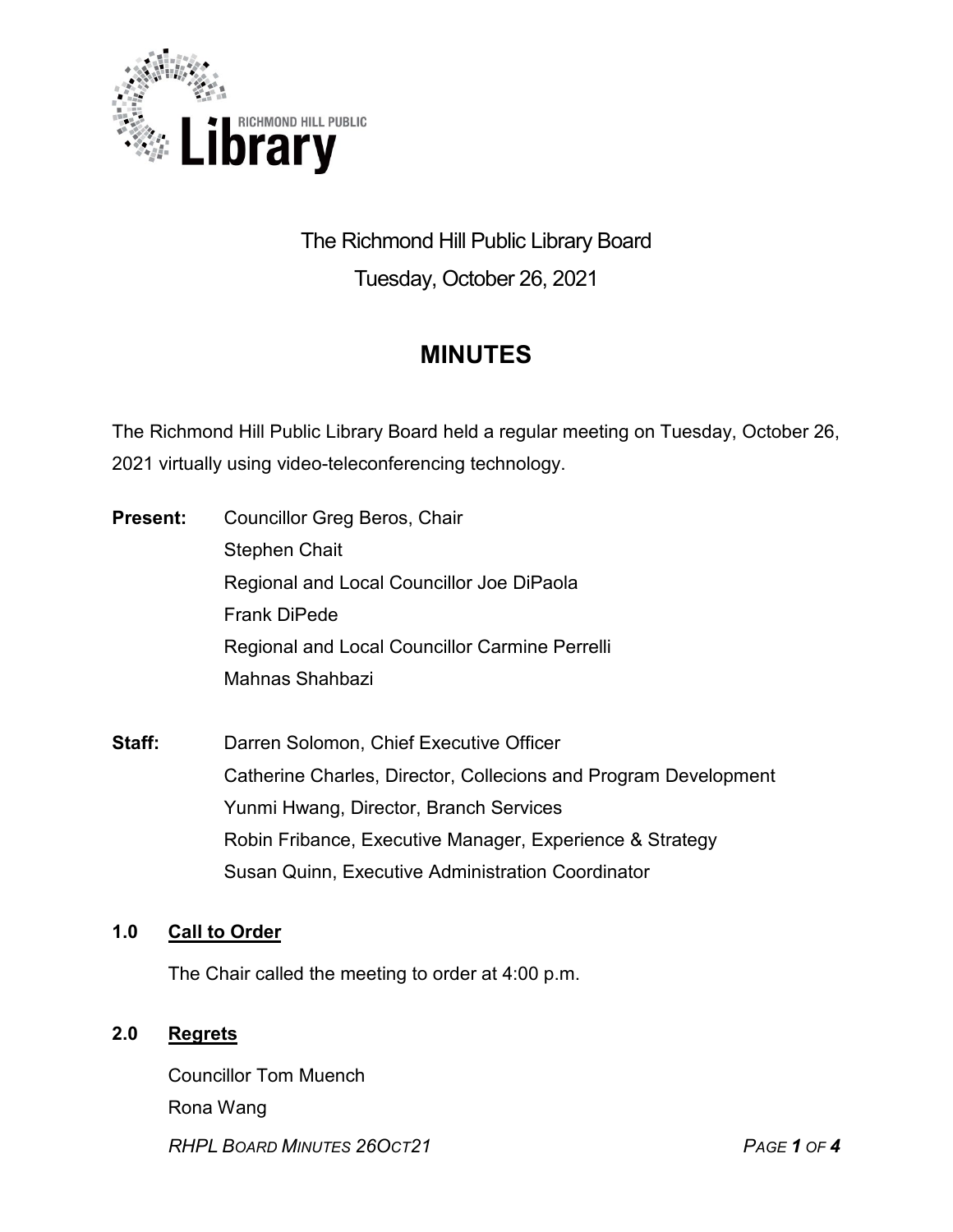## **3.0 Adoption of Agenda**

**Motion:**

21:61

# **Moved By:**

Regional and Local Councillor C. Perrelli

## **Seconded by:**

S. Chait

**THAT** the Agenda of October 26, 2021 be adopted.

# **CARRIED UNANIMOUSLY**

# **4.0 Disclosure of Pecuniary Interest and the General Nature Thereof**

There were no disclosures of pecuniary interest.

### **5.0 Minutes**

#### **5.1 Library Board Minutes – September 28, 2021**

#### **Motion:**

21:62

## **Moved By:**

Regional and Local Councillor J. DiPaola

## **Seconded by:**

M. Shahbazi

**THAT** the Minutes of September 28, 2021 be adopted

## **CARRIED UNANIMOUSLY**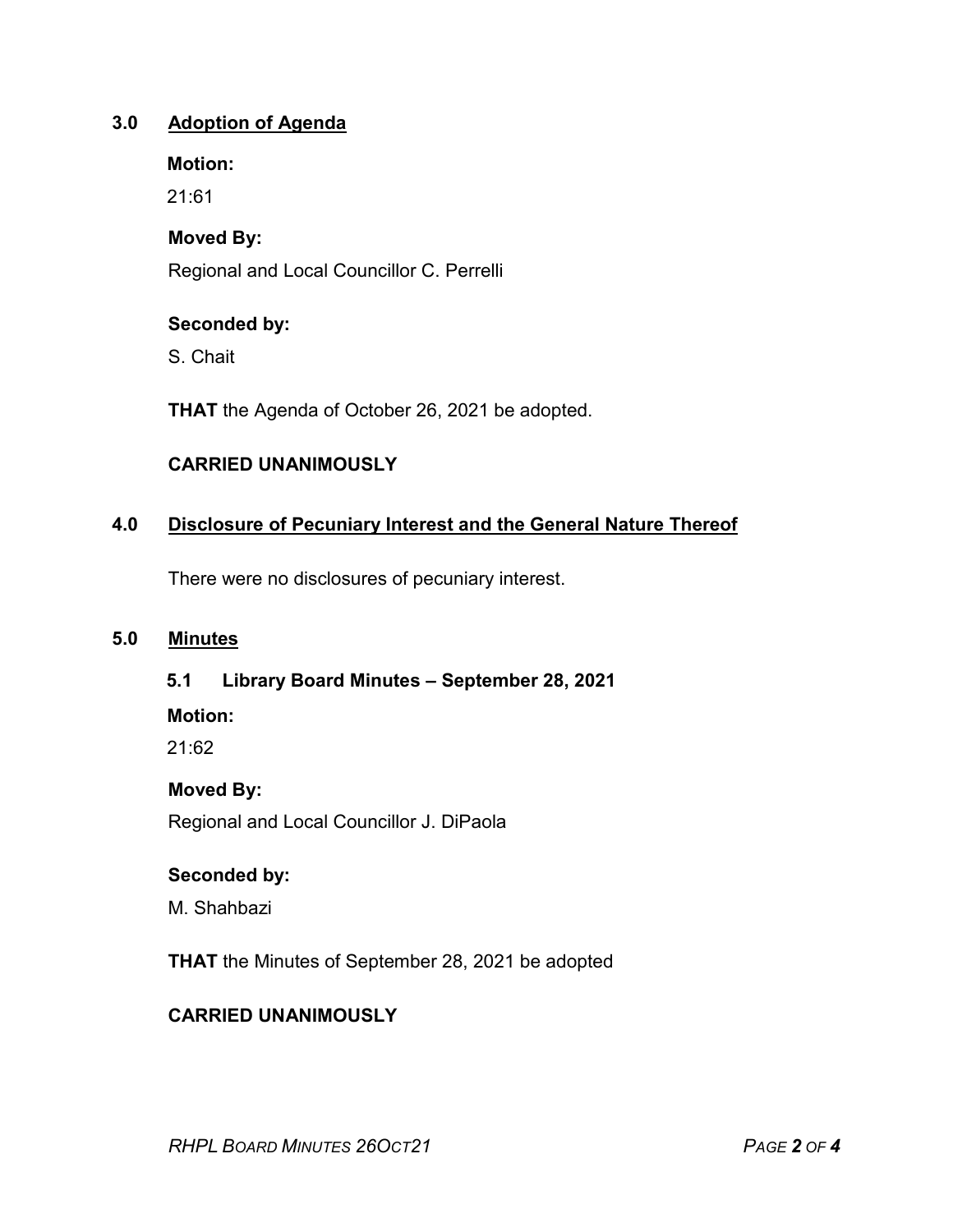## **6.0 Presentations**

#### **6.1 RHPL Update**

Darren Solomon, CEO Catherine Charles, Director, Content and Program Development Yunmi Hwang, Director, Branch Services Robin Fribance, Executive Manager, Experience & Strategy RHPL

## **7.0 Reports**

Accessible documents can be accessed through the [RHPL website > Your](https://www.rhpl.ca/your-library/about-us/library-board)  Library [> About Us > Library](https://www.rhpl.ca/your-library/about-us/library-board) Board

#### **7.1 Board Composition Feedback for City Clerk Report SRLIB21.22**

**Motion:** 

21:63

#### **Moved by:**

F. DiPede

#### **Seconded by:**

S. Chait

**THAT** the Library Board approve the feedback on the composition of the Board and for the CEO to deliver it to the City Clerk.

#### **CARRIED UNANIMOUSLY**

#### **8.0 New Business**

None

## **9.0 Member Announcements**

None

*RHPL BOARD MINUTES 26OCT21 PAGE 3 OF 4*